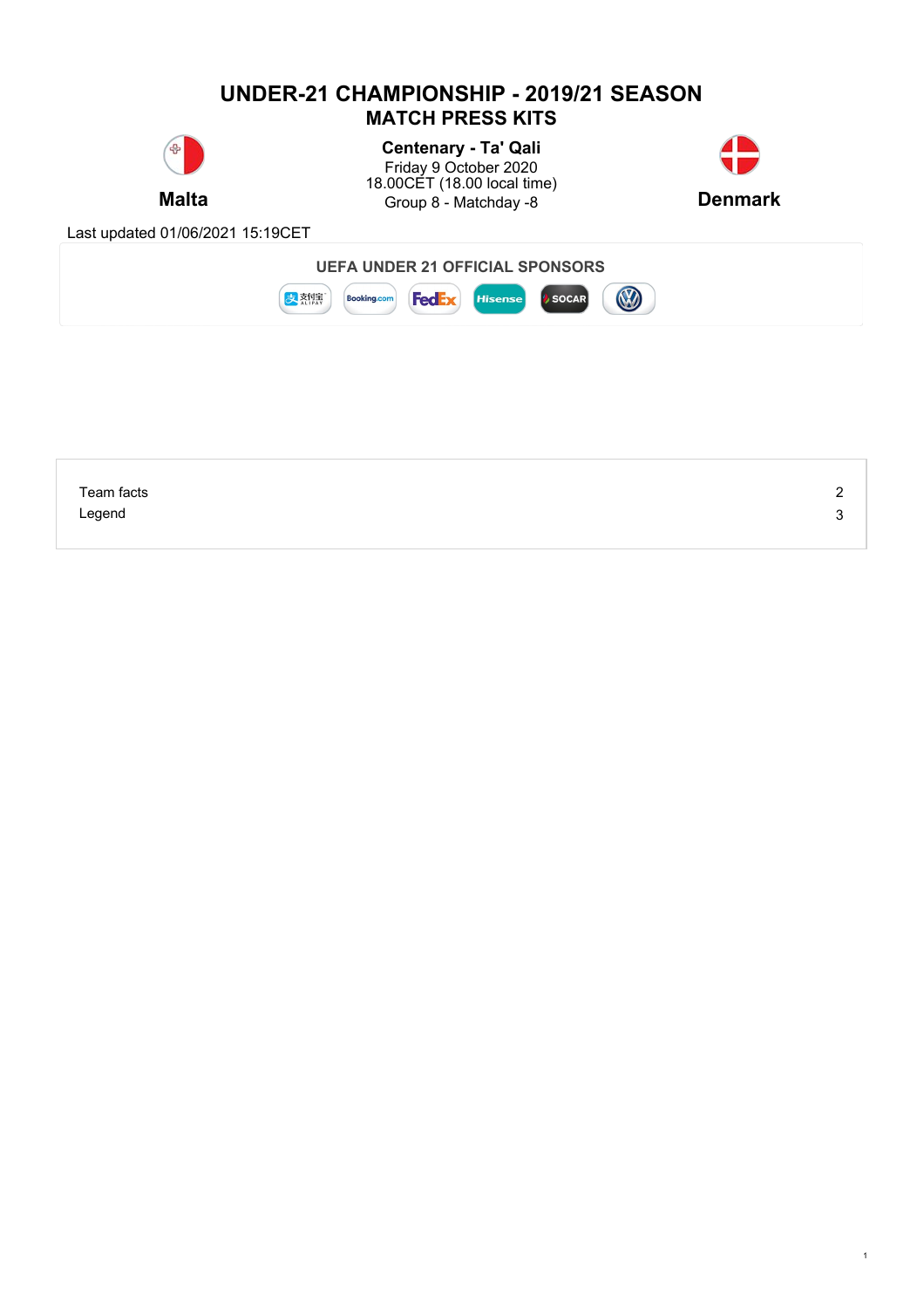# **Team facts**

2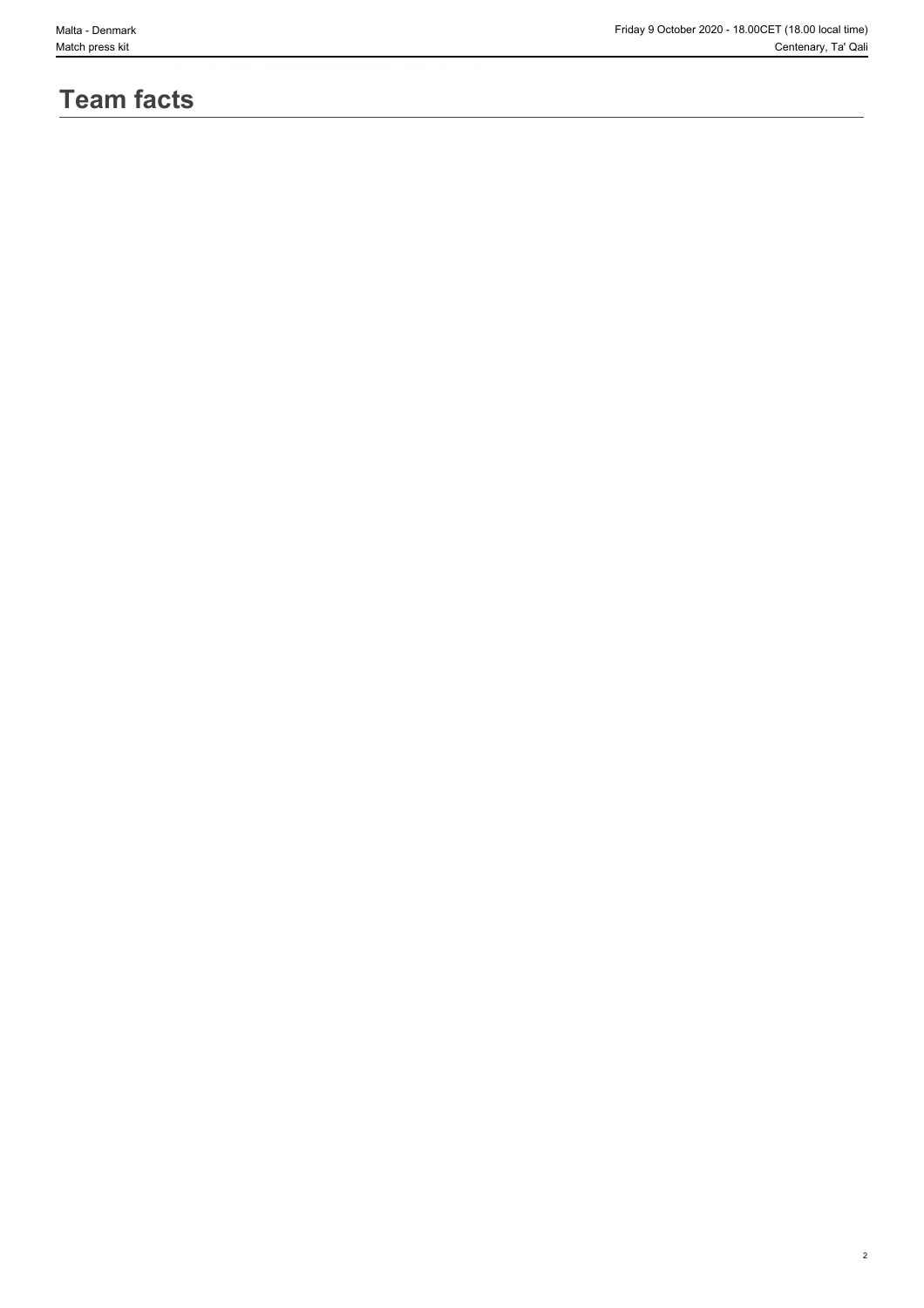# **Legend**

## **:: Squad list**

**No:** number **DoB:** date of birth **Qual:** qualifying **FT:** final tournament **Pld:** played **Gls:** goals **Overall U21:** all-time qualifying and final tournament data

#### **:: Match officials**

**Nat:** nationality **DoB:** date of birth

**Under-21:** Total matches officiated in the UEFA European U21 Championship including all qualifying round matches. Matches as the fourth official are not included in these statistics. These are the official statistics considered valid for communicating official records in the competition.

**UEFA:** Total matches officiated in all UEFA competitions including all qualifying round matches. Matches where the official has acted as the fourth official are not included in these statistics. These are the official statistics considered valid for communicating official records in the competition.

#### **:: Group statistics/Tournament schedule**

**Pos:** position **Pld:** played **W:** won **D:** drawn **L:** lost **GF:** goals for **GA:** goals against **Pts:** points

#### **:: NOTE: All-time statistics**

Goals totals include the outcome of disciplinary decisions (eg. match forfeits when a 3-0 result is determined). Goals totals do not include goals scored from the penalty mark during a penalty shoot-out.

# **Competitions**

**UCL**: UEFA Champions League **ECCC**: European Champion Clubs' Cup **UEL**: UEFA Europa League **UCUP**: UEFA Cup **UCWC**: UEFA Cup Winners' Cup **SCUP**: UEFA Super Cup **UIC**: UEFA Intertoto Cup **ICF**: Inter-Cities Fairs Cup

## **Club competitions National team competitions**

| <b>EURO:</b> UEFA European Football Championship |  |
|--------------------------------------------------|--|
| <b>WC: FIFA World Cup</b>                        |  |
| <b>CONFCUP: FIFA Confederations Cup</b>          |  |
| <b>FRIE:</b> Friendly internationals             |  |
| <b>U21FRIE:</b> Under-21 friendly internationals |  |
| U21: UEFA European Under-21 Championship         |  |
| U17: UEFA Under-17 Championship                  |  |
| U16: UEFA European Under-16 Championship         |  |
| U19: UEFA Under-19 Championship                  |  |
| U18: UEFA European Under-18 Championship         |  |
| <b>WWC: FIFA Women's World Cup</b>               |  |
| <b>WEURO: UEFA European Women's Championship</b> |  |
| <b>Other abbreviations</b>                       |  |

# **Competition stages**

| F: Final                           | <b>GS:</b> Group stage             | (aet): After extra time                            | pens: Penalties               |
|------------------------------------|------------------------------------|----------------------------------------------------|-------------------------------|
| <b>GS1:</b> First group stage      | <b>GS2:</b> Second group stage     | <b>No.: Number</b>                                 | og: Own goal                  |
| <b>3QR:</b> Third qualifying round | <b>R1:</b> First round             | ag: Match decided on away                          | P: Penalty                    |
| R2: Second round                   | <b>R3:</b> Third round             | qoals                                              | agg: Aggregate                |
| <b>R4: Fourth round</b>            | <b>PR:</b> Preliminary round       | <b>PId:</b> Matches played                         | <b>AP:</b> Appearances        |
| <b>SF: Semi-finals</b>             | <b>QF:</b> Quarter-finals          | <b>Pos.: Position</b>                              | <b>Comp.: Competition</b>     |
| $R16$ : round of 16                | <b>QR:</b> Qualifying round        | <b>Pts: Points</b>                                 | <b>D</b> : Drawn              |
| R32: Round of 32                   | <b>1QR:</b> First qualifying round | R: Sent off (straight red card) DoB: Date of birth |                               |
| <b>1st:</b> first leg              | <b>2QR:</b> Second qualifying      | <b>Res.: Result</b>                                | <b>ET:</b> Extra Time         |
|                                    | round                              | sg: Match decided by silver                        | <b>GA: Goals against</b>      |
| 2nd: second leg                    | FT: Final tournament               | goal                                               | t: Match decided by toss of a |
| PO: Play-off                       | <b>ELITE:</b> Elite round          |                                                    | coin                          |
| <b>Rep: Replay</b>                 | 3rdPO: Third-place play-off        | <b>GF:</b> Goals for                               | W: Won                        |
| PO - FT: Play-off for Final        | <b>GS-FT:</b> Group stage – final  | gg: Match decided by golden Y: Booked              |                               |
| Tournament                         | tournament                         | goal                                               | $L:$ Lost                     |
|                                    |                                    | Y/R: Sent off (two yellow                          | <b>Nat.: Nationality</b>      |
|                                    |                                    | cards)                                             | N/A: Not applicable           |

**f**: Match forfeited